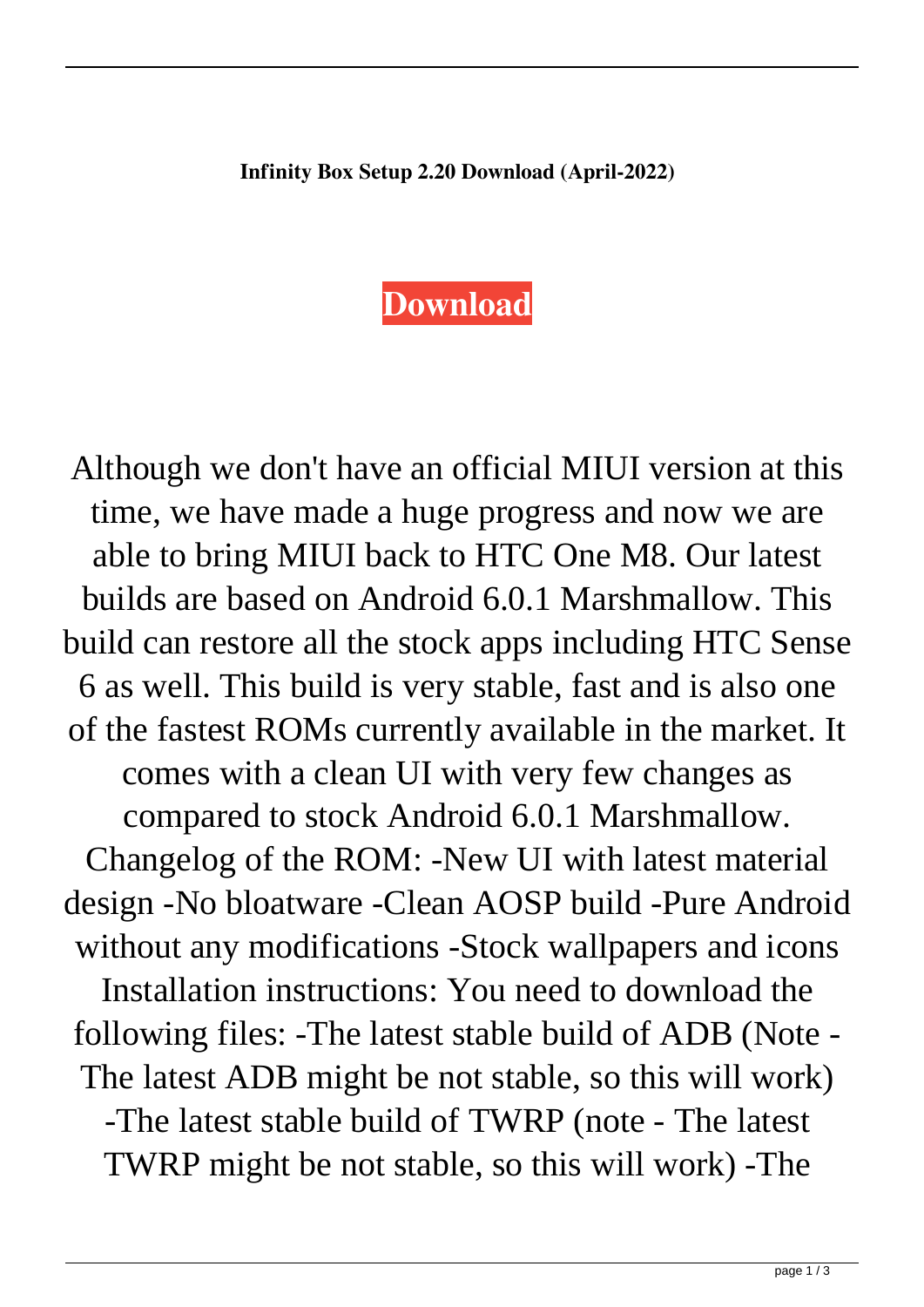Android 6.0.1 (AOKP based) firmware for the device. We would also recommend to uninstall the previous versions from your device before installing this build. You can download the AOKP based Android 6.0.1 firmware below: -Use the above download links to download the Android 6.0.1 (AOKP based) firmware and extract the files on your phone. Once the extraction is completed, now you need to root your device using fastboot and then flash the ROM you have just extracted on your phone. Restart the device after flashing is complete. You have successfully installed the firmware on your phone. Note - If the download fails, use the Fastboot commands below: ``` fastboot flash boot zimage.7z fastboot flash recovery zimage.7z fastboot flash system zimage.7z fastboot flash cache zimage.7z fastboot flash userdata zimage.7z fastboot reboot``` You can now unroot the device using the following command: fastboot oem unlock``` If everything goes fine, your phone will now boot into TWRP. Now, you can proceed to flash the current ROM on your device

using the below command: recovery flash boot

On our website you will receive a verified installation file of CM2MT2 v2.20. . Download the latest Infinity